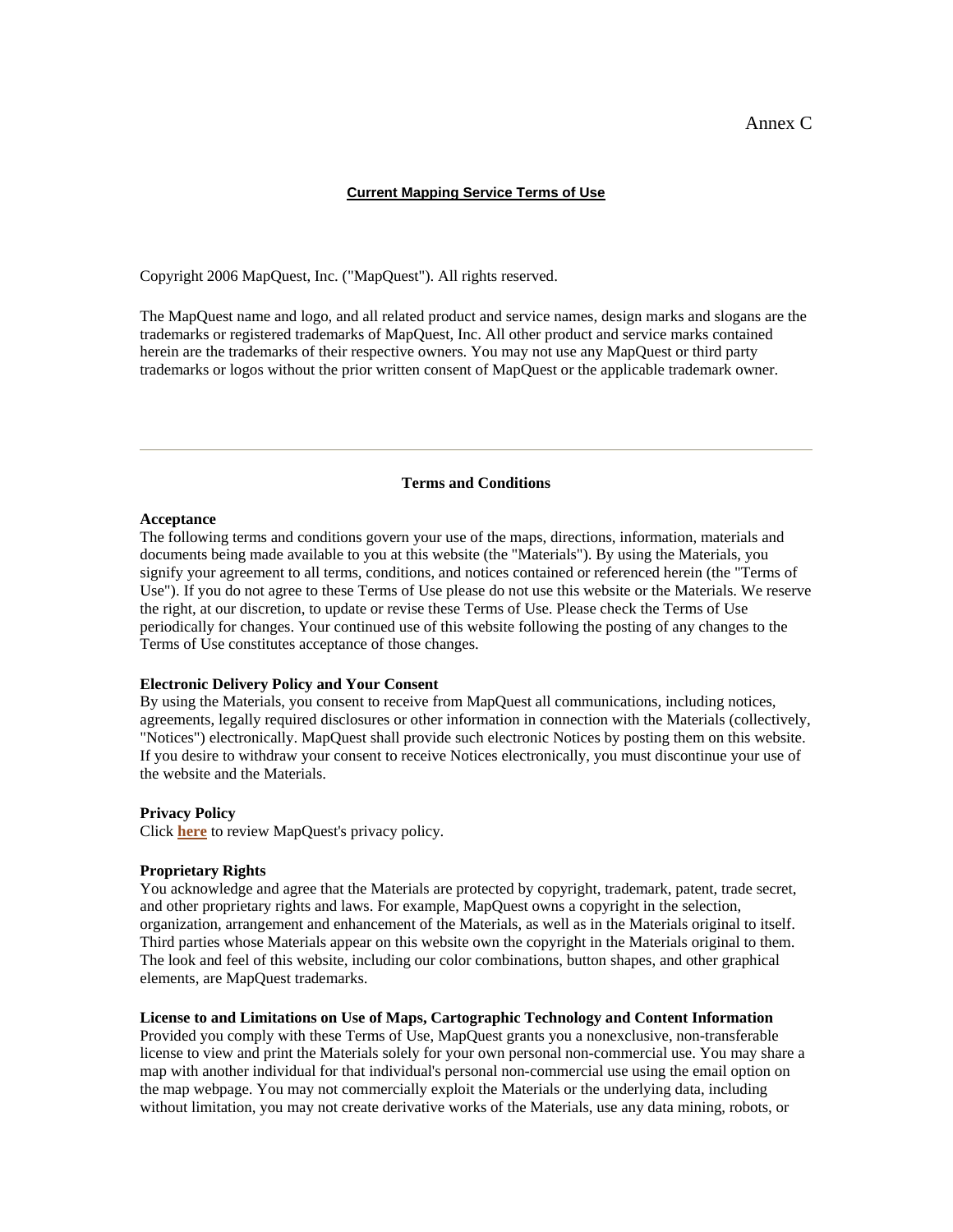similar data gathering and extraction tools on the Materials, frame any portion of the Materials, or reprint, copy, modify, translate, port, publish, sublicense, assign, transfer, sell, or otherwise distribute the Materials without the prior written consent of MapQuest. You shall not derive or attempt to derive the source code or structure of all or any portion of the Materials by reverse engineering, disassembly, decompilation or any other means. You shall not use the Materials to operate a service bureau or for any other use involving the processing of data of others. You shall use the Materials and this website for legal purposes only and shall not use them in any manner that violates the laws of any jurisdiction. You do not receive any, and MapQuest and its licensors retain all, ownership rights in the Materials. You may not alter or remove any copyright notice or proprietary legend contained in or on the Materials. Nothing contained herein shall be construed as granting you a license under any copyright, trademark, patent or other intellectual property right of MapQuest or any third party, except for the right of use license expressly set forth herein.

## **Your License to MapQuest**

Should you provide MapQuest with information including but not limited to feedback, data, answers, questions, comments, suggestions, plans, ideas or the like, such information shall be deemed to be nonconfidential and MapQuest assumes no obligation to protect such information from disclosure. The submission of such information to MapQuest shall in no way prevent the purchase, manufacture or use of similar products, services, plans and ideas by MapQuest for any purpose whatsoever and by such submission you (i) grant to MapQuest the irrevocable right to reproduce, use, disclose and distribute the information to others without restriction or compensation required, and (ii) warrant and represent that you own or otherwise control all of the rights to the information and that public posting and use of the information by MapQuest will not infringe or violate the rights of any third party.

#### **Procedure For Making Claims Of Copyright Infringement**

If you believe that your work has been copied and is accessible on this website in a way that constitutes copyright infringement, you may notify MapQuest. Click **here** for instructions.

#### **No Warranties**

THIS WEBSITE AND THE MATERIALS ARE PROVIDED WITH ALL FAULTS ON AN "AS IS" AND "AS AVAILABLE" BASIS. MAPQUEST, ITS LICENSORS AND OTHER SUPPLIERS DISCLAIM ALL WARRANTIES, WHETHER EXPRESS OR IMPLIED, INCLUDING THE WARRANTIES THAT THE WEBSITE AND MATERIALS ARE FREE OF DEFECTS, VIRUS FREE, AND ABLE TO OPERATE ON AN UNINTERRUPTED BASIS, THAT THEY WILL MEET YOUR REQUIREMENTS, OR THAT ERRORS WILL BE CORRECTED, AND THE IMPLIED WARRANTIES THAT THE WEBSITE AND MATERIALS ARE MERCHANTABLE, OF SATISFACTORY QUALITY, ACCURATE, FIT FOR A PARTICULAR PURPOSE OR NEED, OR NON-INFRINGING, UNLESS SUCH IMPLIED WARRANTIES ARE LEGALLY INCAPABLE OF EXCLUSION. NO ADVICE OR INFORMATION GIVEN BY MAPQUEST, ITS AFFILIATES OR THEIR RESPECTIVE EMPLOYEES OR AUTHORIZED AGENTS SHALL CREATE A WARRANTY OR EXPAND THE SCOPE OF ANY WARRANTY THAT CANNOT BE DISCLAIMED UNDER APPLICABLE LAW. YOUR USE OF THIS WEBSITE AND THE MATERIALS IS SOLELY AT YOUR OWN RISK.

SOME STATES OR OTHER JURISDICTIONS DO NOT ALLOW THE EXCLUSION OF IMPLIED WARRANTIES, SO THE ABOVE EXCLUSIONS MAY NOT APPLY TO YOU. YOU MAY ALSO HAVE OTHER RIGHTS THAT VARY FROM STATE TO STATE AND JURISDICTION TO JURISDICTION.

Your use of the website and Materials is at YOUR OWN RISK and MapQuest is under no obligation to provide you with any support, error corrections, updates, upgrades, bug fixes and/or enhancements of the website and Materials.

Please note that the Materials may include technical inaccuracies or typographical errors. MapQuest has the right at any time to change, modify, add to or discontinue or retire any aspect or feature of the website or Materials, including, but not limited to, the software, content, hours of availability, equipment needed for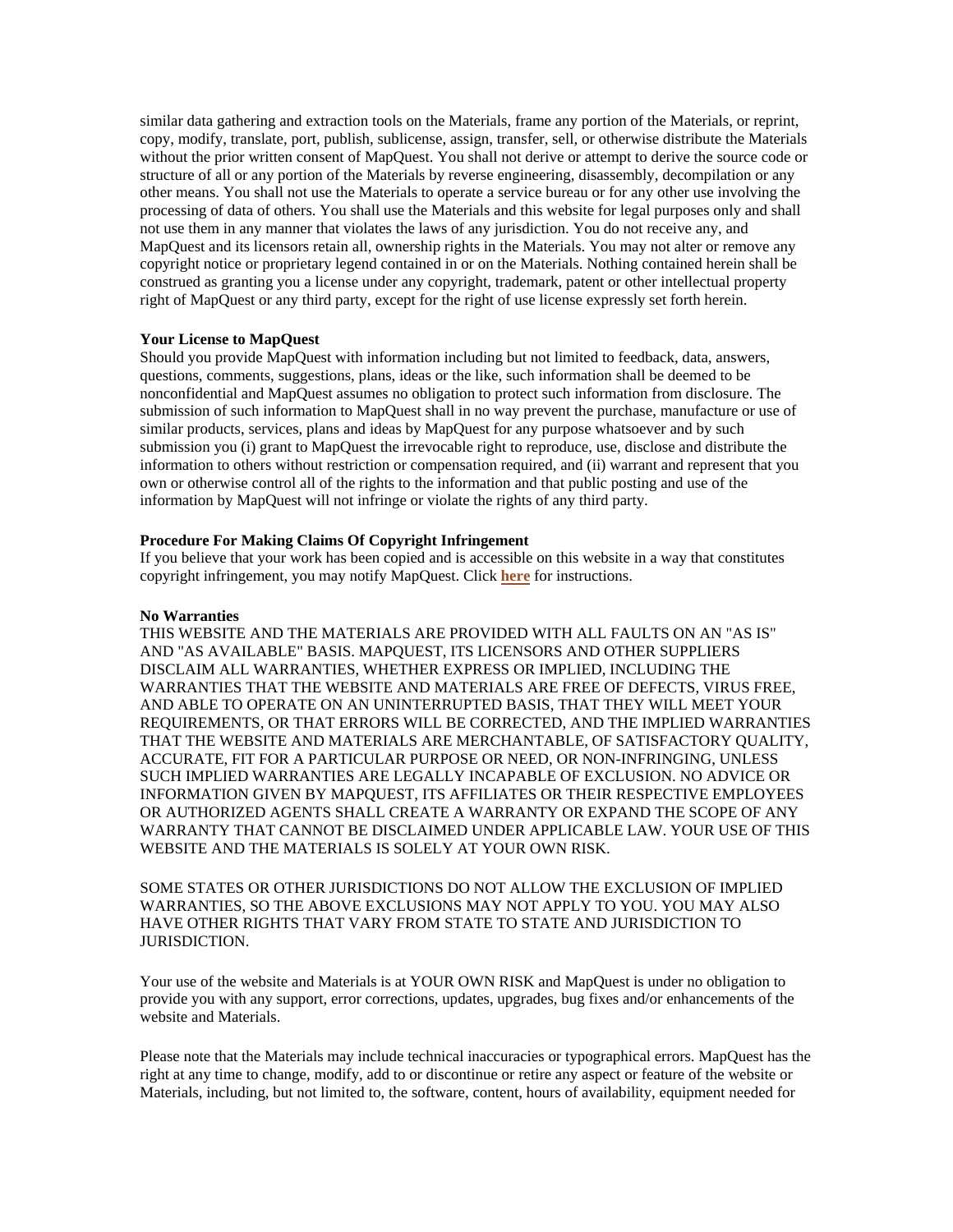access or use, or the availability of the website or Materials on any particular device or communications service. MapQuest has no obligation to provide you with notice of any such changes.

## **Limitation of Liability**

UNDER NO CIRCUMSTANCES SHALL MAPQUEST, ITS PARENT, AFFILIATES, DIRECTORS, EMPLOYEES, DISTRIBUTORS, SUPPLIERS, AGENTS OR RESELLERS (COLLECTIVELY, THE "MAPQUEST GROUP") BE LIABLE FOR ANY INDIRECT, SPECIAL, INCIDENTAL, CONSEQUENTIAL, OR EXEMPLARY DAMAGES THAT RESULT FROM THE USE OF, MISUSE OF, INABILITY TO USE, OR RELIANCE UPON THIS WEBSITE OR THE MATERIALS, INCLUDING, WITHOUT LIMITATION, DAMAGES FOR LOSS OF USE, DATA, BUSINESS OPPORTUNITIES, OR PROFITS. THIS LIMITATION APPLIES WHETHER THE ALLEGED LIABILITY IS BASED ON CONTRACT, TORT, NEGLIGENCE, STRICT LIABILITY, OR ANY OTHER BASIS, EVEN IF THE MAPQUEST GROUP HAS BEEN ADVISED OF THE POSSIBILITY OF SUCH DAMAGE. SUCH LIMITATION SHALL APPLY NOTWITHSTANDING ANY FAILURE OF ESSENTIAL PURPOSE OF ANY LIMITED REMEDY AND TO THE FULLEST EXTENT PERMITTED BY LAW.

SOME STATES OR OTHER JURISDICTIONS DO NOT ALLOW THE EXCLUSION OR LIMITATION OF LIABILITY FOR INCIDENTAL OR CONSEQUENTIAL DAMAGES, SO THE ABOVE LIMITATIONS AND EXCLUSIONS MAY NOT APPLY TO YOU. THE MAPQUEST GROUP'S LIABILITY IN SUCH JURISDICTIONS SHALL BE LIMITED TO THE EXTENT PERMITTED BY LAW.

ADDITIONALLY, UNDER NO CIRCUMSTANCES SHALL THE MAPQUEST GROUP BE HELD RESPONSIBLE OR LIABLE, DIRECTLY OR INDIRECTLY, FOR ANY LOSS OR DAMAGE CAUSED OR ALLEGED TO HAVE BEEN CAUSED TO YOU IN CONNECTION WITH THE USE OF OR RELIANCE ON ANY CONTENT, GOODS OR SERVICES AVAILABLE ON OR THROUGH ANY EXTERNAL SITES LINKED FROM THIS WEBSITE.

Without limiting the foregoing, under no circumstances shall the MapQuest Group be held liable for any delay or failure in performance resulting directly or indirectly from acts of nature, forces, or causes beyond its reasonable control, including, without limitation, Internet failures, computer equipment failures, telecommunication equipment failures, other equipment failures, electrical power failures, strikes, labor disputes, riots, insurrections, civil disturbances, shortages of labor or materials, fires, floods, storms, explosions, acts of God, war, governmental actions, orders of domestic or foreign courts or tribunals, nonperformance of third parties, or loss of or fluctuations in heat, light, or air conditioning.

#### **Indemnification**

Upon a request by MapQuest, you agree to defend, indemnify, and hold harmless the MapQuest Group from all liabilities, claims, and expenses, including attorney's fees, that arise from your use or misuse of the Materials or this website. MapQuest reserves the right, at it own expense, to assume the exclusive defense and control of any matter otherwise subject to indemnification by you, in which event you will cooperate with MapQuest in asserting any available defenses.

#### **Disclaimer of Endorsement**

Reference herein or on the website to any products, services, processes, hypertext links to third parties or other information by trade name, trademark, manufacturer, supplier or otherwise does not constitute or imply its endorsement, sponsorship or recommendation by MapQuest. Product and service information are the sole responsibility of each individual vendor.

## **International Use**

MapQuest makes no representation that the Materials are appropriate or available for use in locations outside the United States, and accessing it from territories where the Materials are illegal is prohibited. Those who choose to access this website from other locations do so on their own initiative and are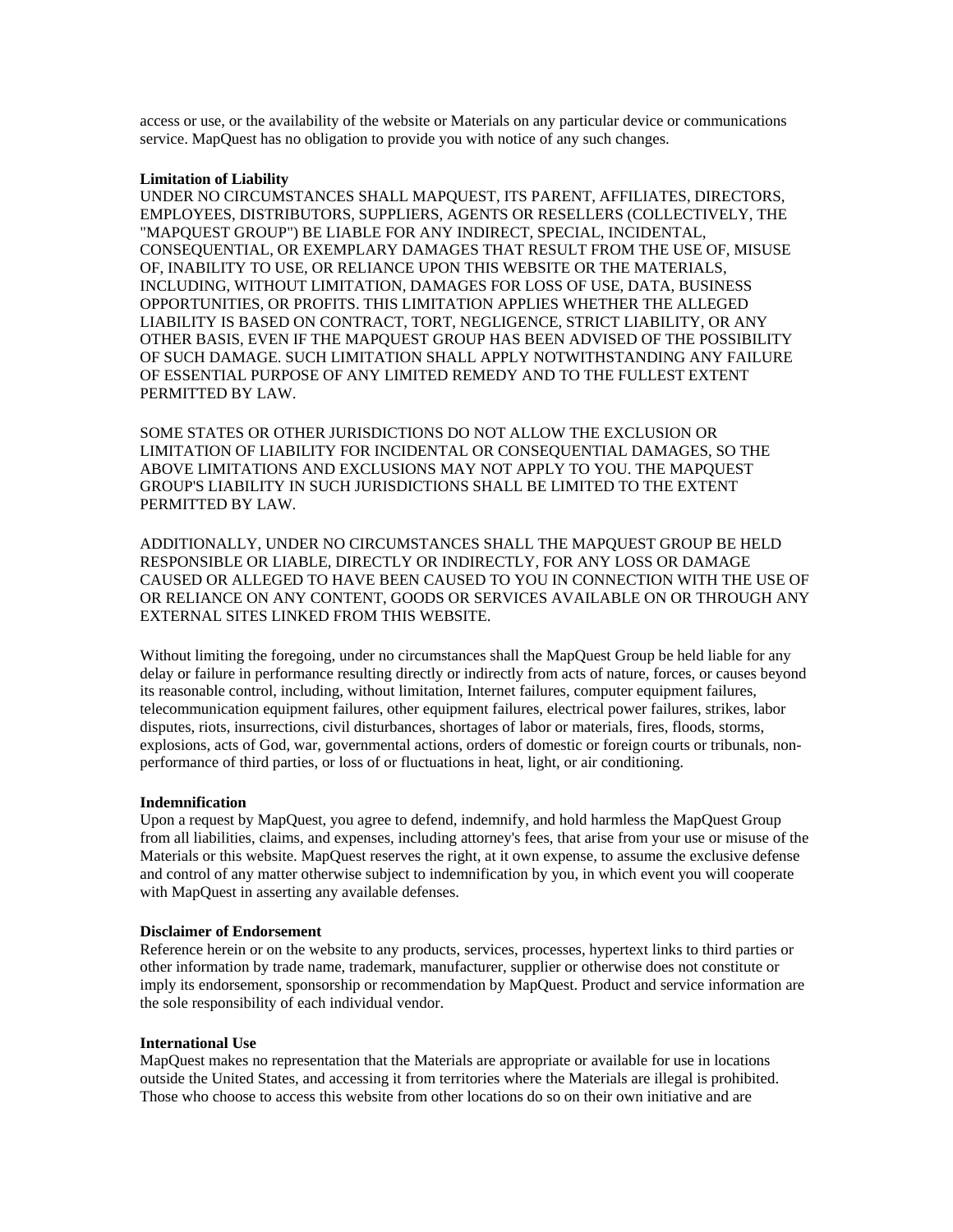responsible for compliance with local laws.

#### **Choice Of Law And Forum**

These Terms of Use shall be governed by and construed in accordance with the laws of the Commonwealth of Virginia, excluding its conflicts of law rules. You expressly agree that the exclusive jurisdiction for any claim or action arising out of or relating to these Terms of Use or your use of the Materials and this website shall be filed only in the state or federal courts located in the Commonwealth of Virginia, and you further agree and submit to the exercise of personal jurisdiction of such courts for the purpose of litigating any such claim or action.

## **Severability And Integration**

These Terms of Use constitute the entire agreement between you and MapQuest with respect to the Materials and this website. If any part of these Terms of Use is held invalid or unenforceable, that portion shall be construed in a manner consistent with applicable law to reflect, as nearly as possible, the original intentions of the parties, and the remaining portions shall remain in full force and effect.

#### **Termination**

MapQuest reserves the right, in its sole discretion, to terminate your access to the Materials or to all or part of this website, with or without notice.

For further information, questions or problem reports regarding the Materials or this website, contact **info@mapquest.com**.

# **3RD PARTY NOTICES AND LICENSES**

The following notices and licenses apply to third party data used in the Materials:

**GIF Patent: Licensed under U.S. Patent No. 4,558,302 and foreign counterparts.**

**Portions Copyright ¬Â© 2004 AND Products B.V.** 

**Canadian maps are copyrighted 2004 DMTI Spatial Inc.**, are published under the trademark name CanMap, and are produced by DMTI Spatial Inc. under license from Her Majesty the Queen in Right of Canada with permission from Natural Resources Canada.

## **DMTI DATA USER LICENSE AGREEMENT**

DMTI Spatial Inc. ("DMTI") hereby grants to you a non-exclusive, non-transferable license to use the CanMap Streetfiles and GeoPinpoint Software ("Licensed Products") accessible through this website, subject to the following terms and conditions:

You acknowledge that the Licensed Product(s) belong to DMTI and its third party supplier, and that the Licensed Product(s) are copyrighted. Unauthorized copying of the Licensed Product(s), or documentation is expressly forbidden and you may be held legally responsible for copyright infringement which is caused or encouraged by your failure to abide by the terms of this agreement.

You may not reproduce, sell, rent, lease, loan, distribute or sublicense the Licensed Product or otherwise transfer the Licensed Product(s) to any third party, use the Licensed Product for commercial purposes, or use the Licensed Product to create any derived product for any of these prohibited purposes, except that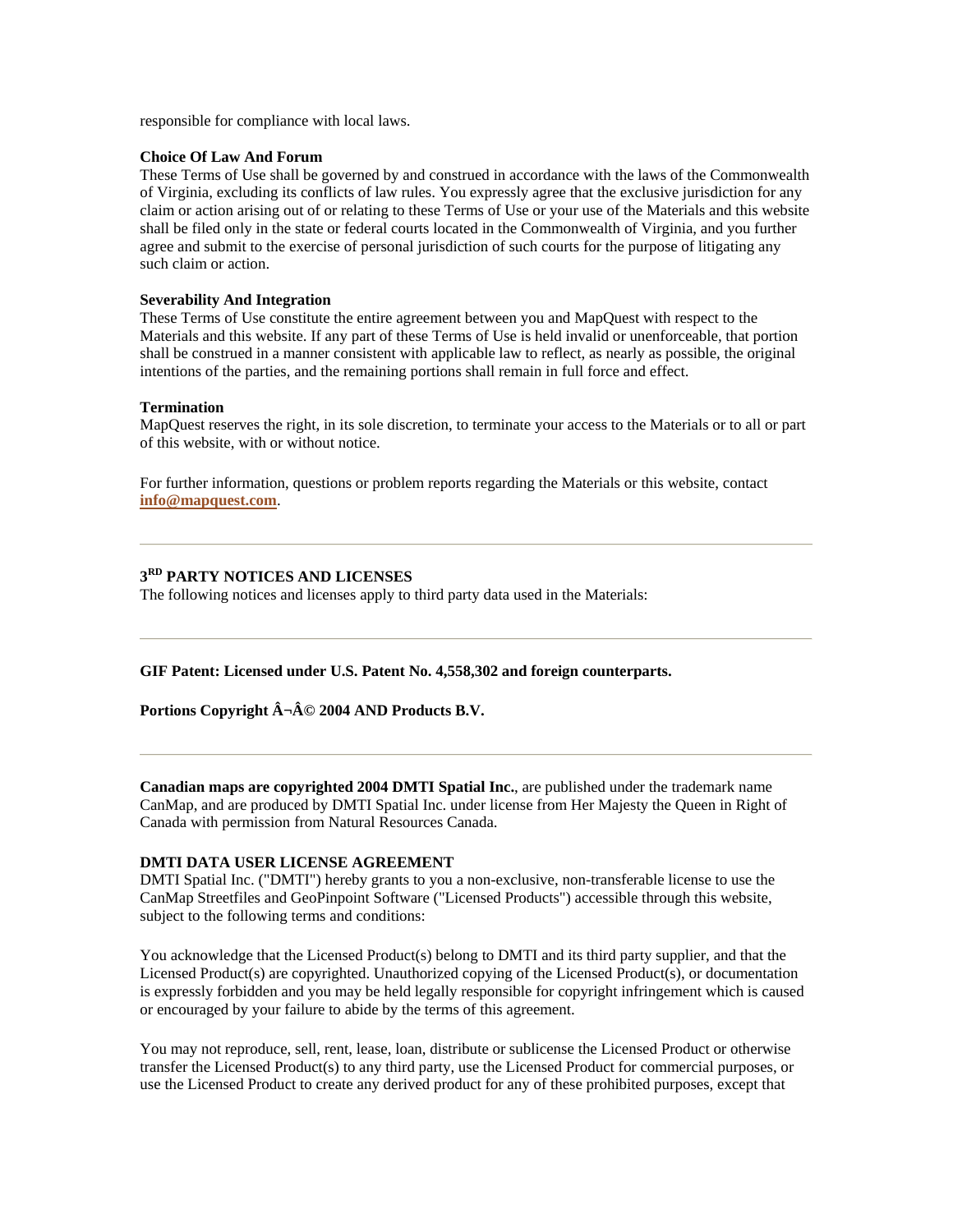you may make use of maps generated using the Licensed Products if generated in connection with the MapQuest website in a manner authorized by the terms and conditions of such website.

In no event shall DMTI or it's third party supplier(s) be liable to you for any damages, direct or indirect, including any lost profits, lost savings, interruption of business, loss of business opportunities or other incidental or consequential damages, arising out of your possession, use of, or inability to use the Licensed Product(s), even if DMTI, its third party supplier(s), or any authorized dealer, has been advised of the possibility of the damages, or for any claim by any other party.

You shall indemnify and hold DMTI, it's third party supplier(s) and their officers, employees and agents harmless from and against any claim, demand or action, irrespective of the nature of the claim, demand or action, alleging loss, costs, damages, expenses, or injury (including injury from death) resulting from your authorized or unauthorized use, possession, modification, or alteration of the Licensed Product(s).

THE LICENSED PRODUCT(S) ARE PROVIDED "AS IS" WITHOUT WARRANTY OF ANY KIND, EITHER EXPRESSED OR IMPLIED, ARISING BY LAW OR OTHERWISE, INCLUDING BUT NOT LIMITED TO WARRANTIES OF EFFECTIVENESS, COMPLETENESS, ACCURACY, MERCHANTABILITY OR FITNESS FOR A PARTICULAR PURPOSE. THE ENTIRE RISK AS TO THE QUALITY AND PERFORMANCE OF THE LICENSED PRODUCT(S) IS WITH YOU, THE END USER. NO ORAL OR WRITTEN ADVICE GIVEN BY DMTI OR IT'S DEALERS, DISTRIBUTORS, AGENTS OR EMPLOYEES CREATES A WARRANTY OR IN ANY WAY INCREASES DMTI's LIABILITY AND YOU MAY NOT RELY ON ANY SUCH INFORMATION OR ADVICE.

This license will terminate automatically without notice from DMTI if you fail to comply with any provision of this license agreement. Upon termination, you shall destroy or return any written materials in connection with the Licensed Product(s) and all copies made thereof including modified copies, if any.

This license shall be governed by and construed in accordance with the laws of the Province of Ontario and the federal laws of Canada applicable therein.

Portions Copyright  $\hat{A} \neg \hat{A} \odot 2004$  Geographic Data Technology, Inc.

# Portions  $\hat{A} \neg \hat{A} \odot 1993 - 2004$  NAVTEQ. All rights reserved.

#### END-USER TERMS

#### NAVTEQ NORTH AMERICAN DATA

This information is provided for your immediate or near immediate personal use only. It is protected by copyright, and is further subject to the following terms and conditions which are agreed to by you, on the one hand, and MapQuest, Inc. ("MapQuest") and its licensors (including their licensors and suppliers) on the other hand.

#### $\hat{A}$   $\neg$   $\hat{A}$   $\odot$  2004 NAVTEQ. All rights reserved.

The map data for areas of Canada includes information taken with permission from Canadian authorities, including:  $\hat{A} \neg \hat{A} \circledcirc$  Her Majesty the Queen in Right of Canada.

#### TERMS AND CONDITIONS

Scope of Use: You agree to use this information for solely immediate or near immediate personal purposes, and not for service bureau, time-sharing or other similar purposes. Accordingly, but subject to the Restrictions set forth in the next paragraph, you may copy this information only as necessary for your personal use to (i) view it on your screen, (ii) save a single copy on your hard drive or disk, (iii) print it, and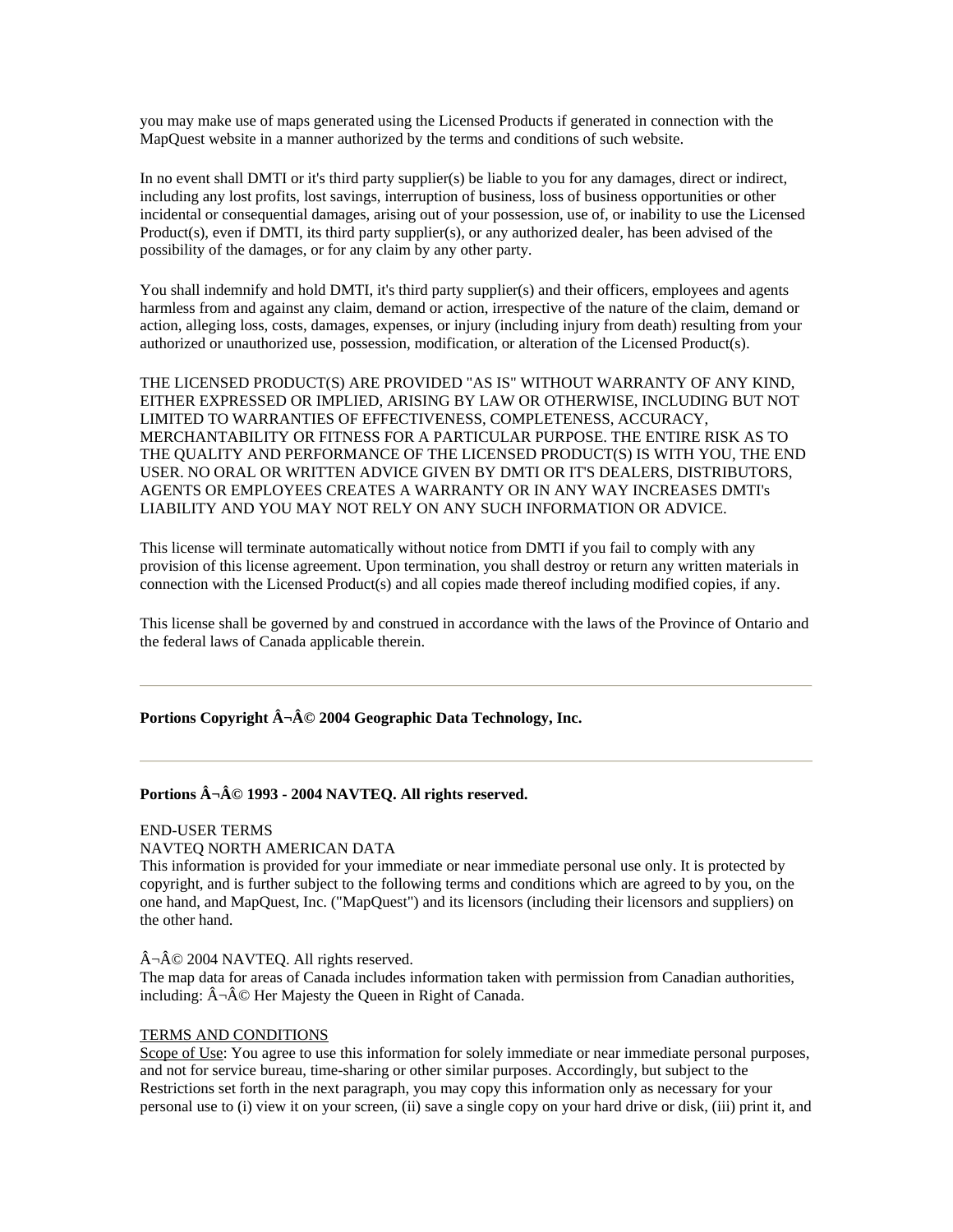(iv) transfer it to a portable computer device, provided that you do not remove any copyright notices that appear and do not modify the information in any way. You may not otherwise reproduce, copy, modify, decompile, disassemble or reverse engineer any portion of this information, and may not transfer or distribute it in any form, for any purpose.

Restrictions: Without limiting the foregoing, you may not use this information with any products, systems, or applications installed or otherwise connected to or in communication with vehicles, capable of vehicle navigation, positioning, dispatch, real time route guidance, fleet management or similar applications. You also may not use this information with or in communication with any mobile or wireless-connected electronic or computer devices (except as provided in subpart (iv) of the preceding paragraph), including without limitation cellular phones, palmtop and handheld computers, pagers, and personal digital assistants or PDAs.

No Warranty: This information is provided to you "as is," and you agree to use it at your own risk. MapQuest and its licensors (and their licensors and suppliers, including Her Majesty the Queen in Right of Canada) make no guarantees, representations or warranties of any kind, express or implied, arising by law or otherwise, including but not limited to, content, quality, accuracy, completeness, effectiveness, reliability, fitness for a particular purpose, usefulness, use or results to be obtained from this information, or that the information or server will be uninterrupted or error-free.

Disclaimer of Warranty: MAPQUEST AND ITS LICENSORS (INCLUDING THEIR LICENSORS AND SUPPLIERS, INCLUDING HER MAJESTY THE QUEEN IN RIGHT OF CANADA) DISCLAIM ANY WARRANTIES, EXPRESS OR IMPLIED, OF QUALITY, PERFORMANCE, MERCHANTABILITY, FITNESS FOR A PARTICULAR PURPOSE OR NON-INFRINGEMENT. Some States, Territories and Countries do not allow certain warranty exclusions, so to that extent the above exclusion may not apply to you.

Disclaimer of Liability: MAPQUEST AND ITS LICENSORS (INCLUDING THEIR LICENSORS AND SUPPLIERS, INCLUDING HER MAJESTY THE QUEEN IN RIGHT OF CANADA) SHALL NOT BE LIABLE TO YOU: IN RESPECT OF ANY CLAIM, DEMAND OR ACTION, IRRESPECTIVE OF THE NATURE OF THE CAUSE OF THE CLAIM, DEMAND OR ACTION ALLEGING ANY LOSS, INJURY OR DAMAGES, DIRECT OR INDIRECT, WHICH MAY RESULT FROM THE USE OR POSSESSION OF THE INFORMATION; OR FOR ANY LOSS OF PROFIT, REVENUE, CONTRACTS OR SAVINGS, OR ANY OTHER DIRECT, INDIRECT, INCIDENTAL, SPECIAL OR CONSEQUENTIAL DAMAGES ARISING OUT OF YOUR USE OF OR INABILITY TO USE THIS INFORMATION, ANY DEFECT IN THE INFORMATION, OR THE BREACH OF THESE TERMS OR CONDITIONS, WHETHER IN AN ACTION IN CONTRACT OR TORT OR BASED ON A WARRANTY, EVEN IF [LICENSEE] OR ITS LICENSORS HAVE BEEN ADVISED OF THE POSSIBILITY OF SUCH DAMAGES. Some States, Territories and Countries do not allow certain liability exclusions or damages limitations, so to that extent the above may not apply to you.

Disclaimer of Endorsement: Reference to any products, services, processes, hypertext links to third parties or other information by trade name, trademark, manufacturer, supplier or otherwise does not necessarily constitute or imply its endorsement, sponsorship or recommendation by MapQuest or its licensors. Product and service information are the sole responsibility of each individual vendor. The Navigation Technologies name and logo, the NAVTECH and NAVTECH ON BOARD trademarks and logos, and other trademarks and trade names owned by Navigation Technologies Corporation may not be used in any commercial manner without the prior written consent of Navigation Technologies.

Export Control: You agree not to export from anywhere any part of the information provided to you or any direct product thereof except in compliance with, and with all licenses and approvals required under, applicable export laws, rules and regulations.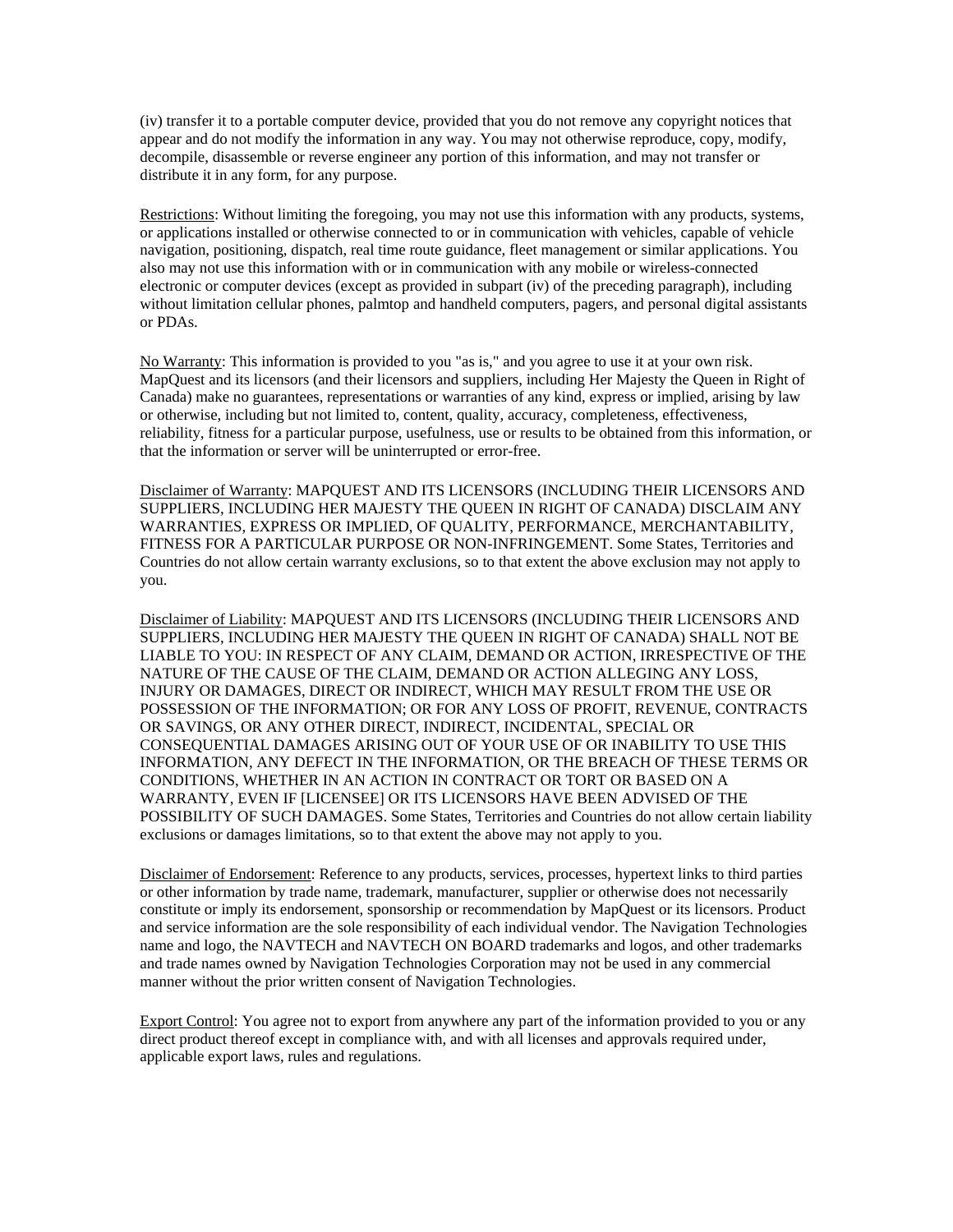Government End Users: If the information is being acquired by or on behalf of the United States government or any other entity seeking or applying rights similar to those customarily claimed by the United States government, the Data is licensed with "Restricted Rights." Utilization of the Data is subject to the restrictions specified in the "Rights in Technical Data and Computer Data" clause at DFARS 252.227- 7013, or the equivalent clause for non-defense agencies. Manufacturer is Navigation Technologies Corporation, 10400 West Higgins Road, Rosemont, Illinois 60018, USA.

Indemnity: You agree to indemnify, defend and hold MapQuest and its licensors (including their respective licensors, suppliers, assignees, subsidiaries, affiliated companies, and the respective officers, directors, employees, shareholders, agents and representatives of each of them, including Her Majesty the Queen in Right of Canada and the Minister) free and harmless from and against any liability, loss, injury (including injuries resulting in death), demand, action, cost, expense, or claim of any kind or character, including but not limited to attorney's fees, arising out of or in connection with any use or possession by you of this information.

Entire Agreement: These terms and conditions constitute the entire agreement between MapQuest (and its licensors, including their licensors and suppliers) and you pertaining to the subject matter hereof, and supersedes in their entirety any and all written or oral agreements previously existing between us with respect to such subject matter.

Governing Law: The above terms and conditions shall be governed by the laws of the State of Illinois, without giving effect to (i) its conflict of laws provisions, or (ii) the United Nations Convention for Contracts for the International Sale of Goods. You agree to submit to the jurisdiction of the State of Illinois for any and all disputes, claims and actions arising from or in connection with the information provided to you hereunder.

# END-USER TERMS NAVTEQ EUROPEAN DATA

This information is provided for your immediate or near immediate personal use only. It is protected by copyright, and is further subject to the following terms and conditions which are agreed to by you, on the one hand, and MapQuest, Inc. ("MapQuest") and its licensors (including their licensors and suppliers) on the other hand.

## TERMS AND CONDITIONS

Scope of Use. You agree to use this information for solely immediate or near immediate personal purposes, and not for service bureau, time-sharing or other similar purposes. Accordingly, but subject to the Restrictions set forth in the next paragraph, you may copy this information only as necessary for your personal use to (i) view it on your screen, (ii) save a single copy on your hard drive or disk, (iii) print it, and (iv) transfer it to a portable computer device, provided that you do not remove any copyright notices that appear and do not modify the information in any way. You may not otherwise reproduce, copy, modify, decompile, disassemble or reverse engineer any portion of this information, and may not transfer or distribute it in any form, for any purpose.

Restrictions. Without limiting the foregoing, you may not use this information with any products, systems, or applications installed or otherwise connected to or in communication with vehicles, capable of vehicle navigation, positioning, dispatch, real time route guidance, fleet management or similar applications. You also may not use this information with or in communication with any mobile or wireless-connected electronic or computer devices (except as provided in subpart (iv) of the preceding paragraph), including without limitation cellular phones, palmtop and handheld computers, pagers, and personal digital assistants or PDAs.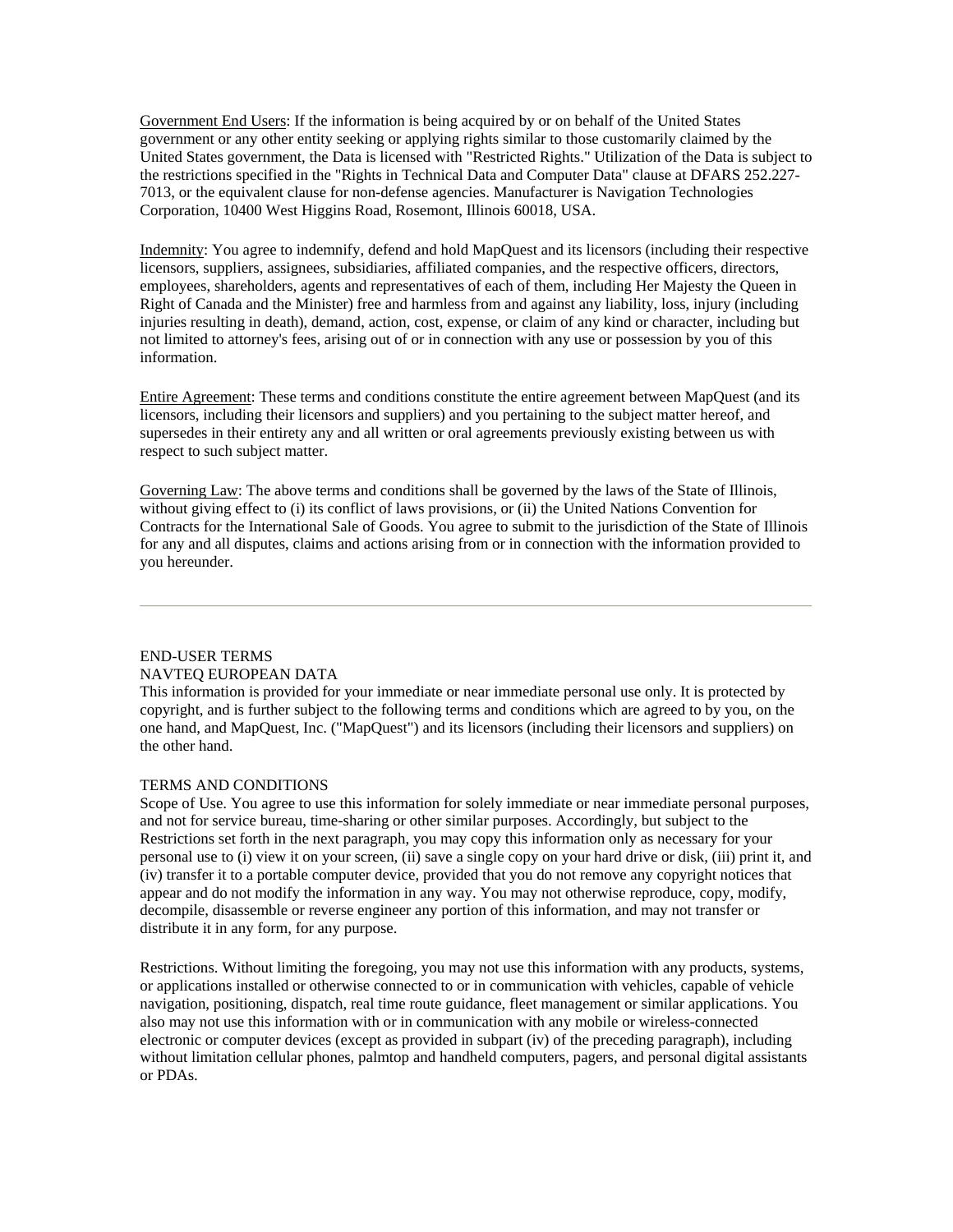No Warranty. This information is provided to you "as is," and you agree to use it at your own risk. MapQuest and its licensors (and their licensors and suppliers) make no guarantees, representations or warranties of any kind, express or implied, arising by law or otherwise, including but not limited to, content, quality, accuracy, completeness, effectiveness, reliability, fitness for a particular purpose, usefulness, use or results to be obtained from this information, or that the information or server will be uninterrupted or error-free.

Disclaimer of Warranty: MAPQUEST AND ITS LICENSORS (INCLUDING THEIR LICENSORS AND SUPPLIERS) DISCLAIM ANY WARRANTIES, EXPRESS OR IMPLIED, OF QUALITY, PERFORMANCE, MERCHANTABILITY, FITNESS FOR A PARTICULAR PURPOSE OR NON-INFRINGEMENT. Some States, Territories and Countries do not allow certain warranty exclusions, so to that extent the above exclusion may not apply to you.

Disclaimer of Liability: MAPQUEST AND ITS LICENSORS (INCLUDING THEIR LICENSORS AND SUPPLIERS) SHALL NOT BE LIABLE TO YOU: IN RESPECT OF ANY CLAIM, DEMAND OR ACTION, IRRESPECTIVE OF THE NATURE OF THE CAUSE OF THE CLAIM, DEMAND OR ACTION ALLEGING ANY LOSS, INJURY OR DAMAGES, DIRECT OR INDIRECT, WHICH MAY RESULT FROM THE USE OR POSSESSION OF THE INFORMATION; OR FOR ANY LOSS OF PROFIT, REVENUE, CONTRACTS OR SAVINGS, OR ANY OTHER DIRECT, INDIRECT, INCIDENTAL, SPECIAL OR CONSEQUENTIAL DAMAGES ARISING OUT OF YOUR USE OF OR INABILITY TO USE THIS INFORMATION, ANY DEFECT IN THE INFORMATION, OR THE BREACH OF THESE TERMS OR CONDITIONS, WHETHER IN AN ACTION IN CONTRACT OR TORT OR BASED ON A WARRANTY, EVEN IF [LICENSEE] OR ITS LICENSORS HAVE BEEN ADVISED OF THE POSSIBILITY OF SUCH DAMAGES. Some States, Territories and Countries do not allow certain liability exclusions or damages limitations, so to that extent the above may not apply to you.

Disclaimer of Endorsement: Reference to any products, services, processes, hypertext links to third parties or other information by trade name, trademark, manufacturer, supplier or otherwise does not necessarily constitute or imply its endorsement, sponsorship or recommendation by MapQuest or its licensors. Product and service information are the sole responsibility of each individual vendor. The Navigation Technologies name and logo, the NAVTECH and NAVTECH ON BOARD trademarks and logos, and other trademarks and trade names owned by Navigation Technologies Corporation may not be used in any commercial manner without the prior written consent of Navigation Technologies.

Export Control. You agree not to export from anywhere any part of the information provided to you or any direct product thereof except in compliance with, and with all licenses and approvals required under, applicable export laws, rules and regulations.

Government End Users. If the information is being acquired by or on behalf of the United States government or any other entity seeking or applying rights similar to those customarily claimed by the United States government, the Data is licensed with "Restricted Rights." Utilization of the Data is subject to the restrictions specified in the "Rights in Technical Data and Computer Data" clause at DFARS 252.227- 7013, or the equivalent clause for non-defense agencies. Manufacturer is Navigation Technologies Corporation, 10400 West Higgins Road, Rosemont, Illinois 60018, USA.

Indemnity. You agree to indemnify, defend and hold MapQuest and its licensors (including their respective licensors, suppliers, assignees, subsidiaries, affiliated companies, and the respective officers, directors, employees, shareholders, agents and representatives of each of them) free and harmless from and against any liability, loss, injury (including injuries resulting in death), demand, action, cost, expense, or claim of any kind or character, including but not limited to attorney's fees, arising out of or in connection with any use or possession by you of this information.

Entire Agreement. These terms and conditions constitute the entire agreement between MapQuest (and its licensors, including their licensors and suppliers) and you pertaining to the subject matter hereof, and